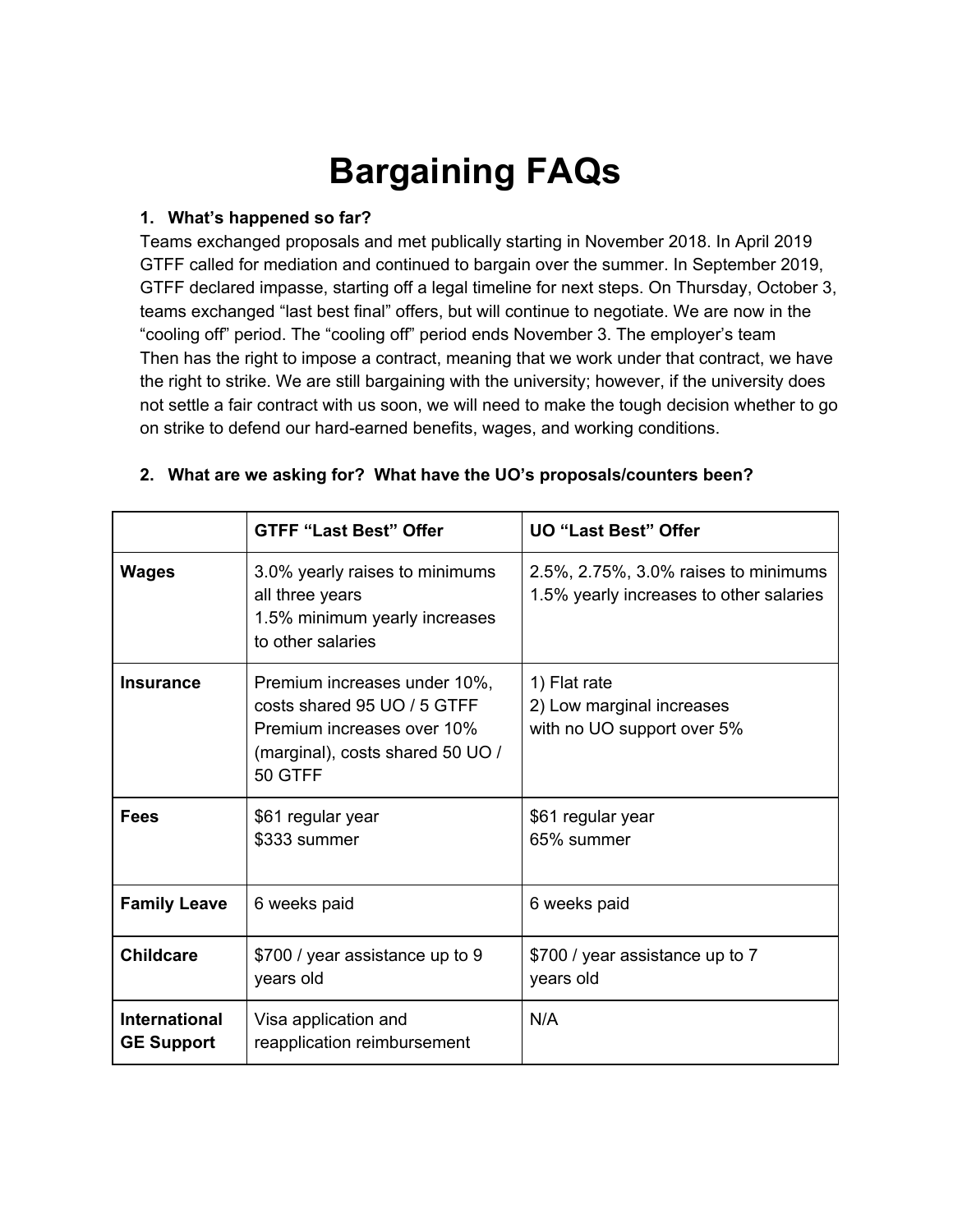| <b>Summer Jobs</b>   One year pilot non-tuition | Non-tuition or fee remission |
|-------------------------------------------------|------------------------------|
| waiver summer jobs program                      | summer jobs program with     |
| with protections and clear                      | no protections or sunset     |
| sunset clause                                   | clause                       |

You can check out the 2018-19 Bargaining tab on the GTFF website (gtff3544.net) as well as the Bargaining Blog for more specifics regarding each of the GTFF's proposals and a summary description of our RAISE platform.

### **3. What is mediation?**

Mediation brings in a third-party mediator from the state Employment Relations Board (ERB) to facilitate bargaining between us and the UO.

### **4. What is "impasse"?**

After 15 days of mediation, either side and/or the mediator can decide that no further progress toward settlement can be made through mediation. Declaring "impasse" calls a halt to bargaining and both sides have seven days to submit their "last best offer." After this offer begins a 30-day "cooling-off" period. At the end of that period, UO can impose its new contract and we, as GEs, can withhold our labor if we do not agree to that contract.

# **Talking to Students about Bargaining**

Your undergrads can help support our efforts to put pressure on the university. Take a couple minutes before or after your class, lab, or discussion section to talk about bargaining and what they should know about the GTFF! Here are a few suggestions for starting that conversation.

- You are definitely allowed to talk about the union and our bargaining efforts to your undergrads (so long as it isn't during work time)! As long as your sharing of union information doesn't distract from your class, you are in the clear. Be careful though about doing this during class time, since that could be grounds for discipline if you're using work time to talk union with students – to be safe, do this before or after class time.
- Wear your union gear! Your t-shirt, your buttons, your beanie—whatever you have. The more represented the GTFF is in your apparel, the more likely students are to ask you about it—an easy way to start that conversation.
	- If they really like your swag, the GTFF office has some buttons specifically designed for undergrad allies—share those with your invested students!
- The university will likely try to frame this as a question of tuition increases, trying to pit your undergrads against us (the "greedy grad students"). Let your students know that we're simply asking for a living wage and health care and remind them